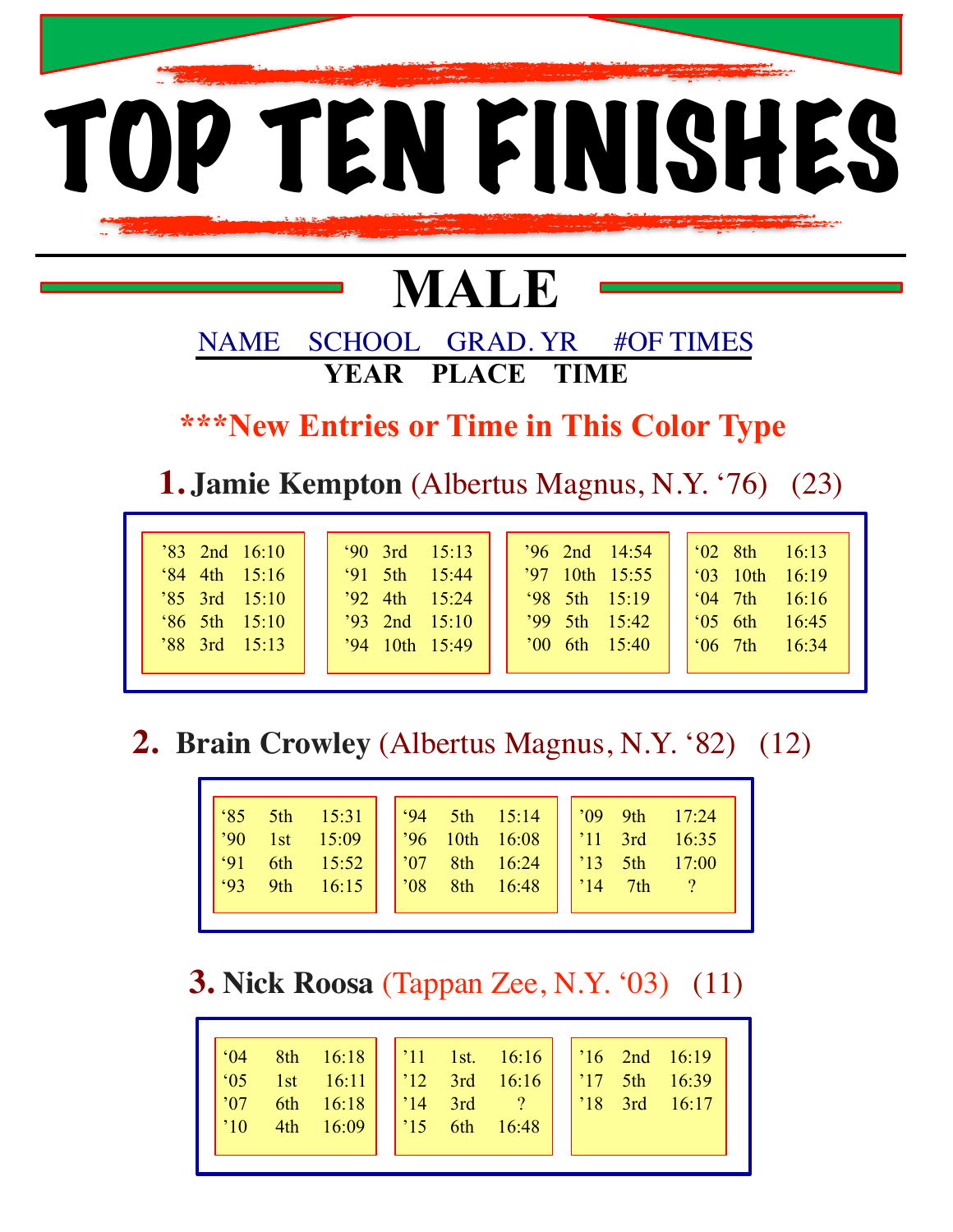## **4. George Buckheit** (Albertus Magnus, N.Y. '75) (10)

| $'90$ 4th $15:15$<br>$^{\prime}86$ 10th 16:10<br>$91$ 2nd $15:19$<br>$392$ 5th $15:29$<br>$\begin{array}{ c c c c c } \hline \text{`87} & \text{1st} & \text{14:54} \hline \end{array}$<br>$93 \text{ 4th} \quad 15:50$<br>$\frac{6}{89}$ 8th 16.32 | $'94$ 4th $15:13$<br>$'98$ 10th 15:51 |
|-----------------------------------------------------------------------------------------------------------------------------------------------------------------------------------------------------------------------------------------------------|---------------------------------------|
|-----------------------------------------------------------------------------------------------------------------------------------------------------------------------------------------------------------------------------------------------------|---------------------------------------|

# **5. Art Gunther** (Tappan Zee, N.Y. '89) (9)

## **6. Mike Kohlbrenner** (Pearl River, N.Y. '76) (8)

| $^{\circ}84$ 7th 15:51<br>$88^\circ$<br>$-5th$ 15:58<br>$'89$ 10th 16:42<br>$\frac{92}{10}$ 10th 16:18 | $^{\circ}$ 01 7th 16:00<br>$\frac{62}{16.03}$ 6th 16:03<br>16:06<br>$^{\prime}$ 04 9th 16:18 |
|--------------------------------------------------------------------------------------------------------|----------------------------------------------------------------------------------------------|
|--------------------------------------------------------------------------------------------------------|----------------------------------------------------------------------------------------------|

 **7. (TIE) Pat Chambers** (Albertus Magnus, N.Y. '76) (7)

| $\frac{1}{83}$ 1st 16:04<br>$35$ 9th 16:06<br>$86$ 6th $15:19$<br>'87 5th 15:59 | $'88$ 9th 16:16<br>'89 6th 16:04<br>$'91$ 7th $15:55$ |
|---------------------------------------------------------------------------------|-------------------------------------------------------|
|---------------------------------------------------------------------------------|-------------------------------------------------------|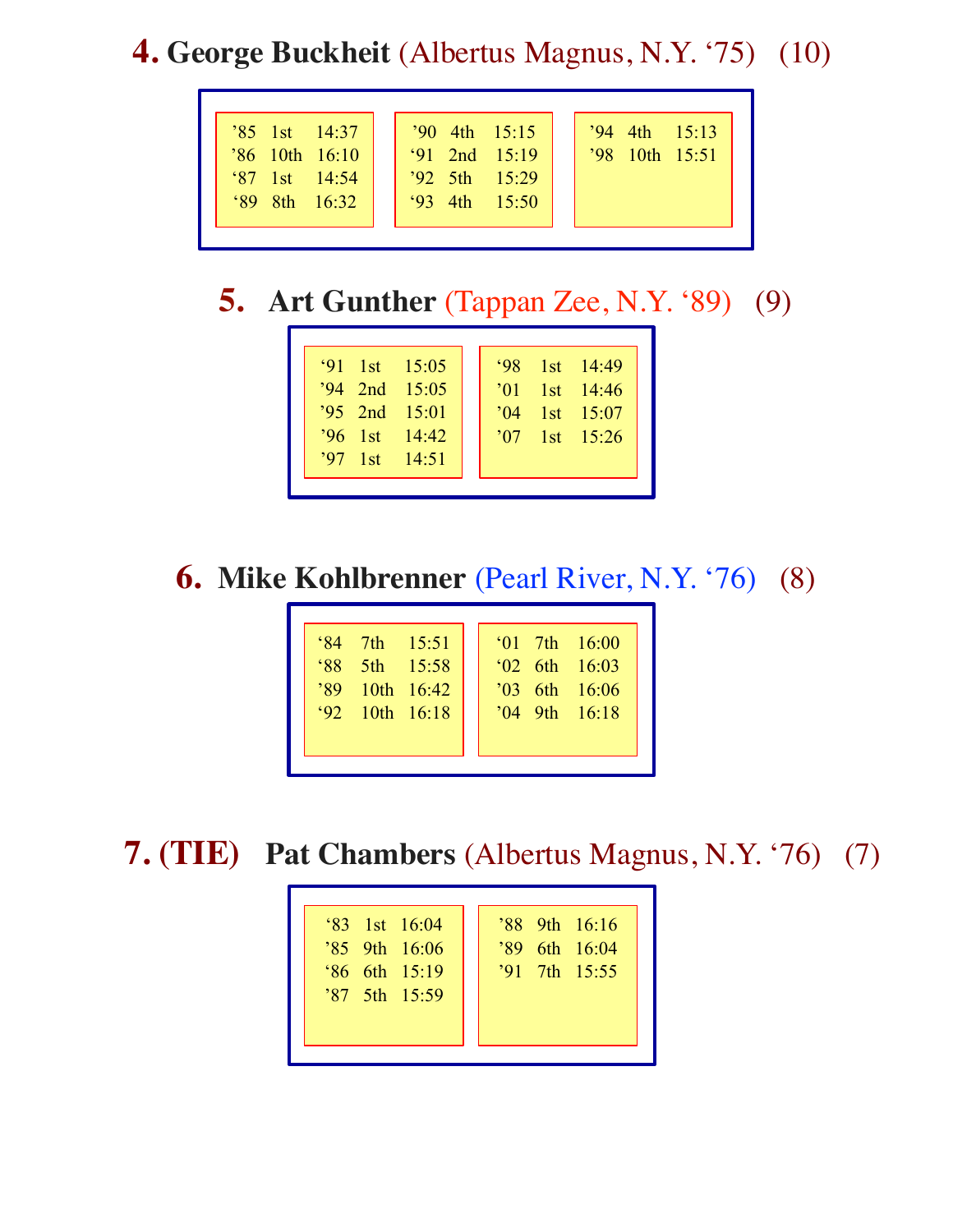**Andy Kohlbrenner** (Pearl River, N.Y. '81) (7)

| $84$ 5th $15:22$            |  |  | $'90$ 2nd $15:12$ |
|-----------------------------|--|--|-------------------|
| $85$ 2nd $14:46$            |  |  | $'92$ 2nd $15:19$ |
| $\frac{6}{15.04}$ 4th 15:04 |  |  | '989th15:50       |
| $89$ 2nd $15:15$            |  |  |                   |
|                             |  |  |                   |
|                             |  |  |                   |

Paul Sklar (Clarkstown South, N.Y. '89) (7)

| $'90$ 6th $15:19$<br>$'92$ 1st 15:13<br>$93 \quad 1st \quad 15:00$<br>$397$ 6th $15:44$ |  |  |  | '98 4th 15:24<br>'99 2nd 15:27<br>$'00$ 2nd $15:27$ |
|-----------------------------------------------------------------------------------------|--|--|--|-----------------------------------------------------|
|-----------------------------------------------------------------------------------------|--|--|--|-----------------------------------------------------|

**Tim Cox** (Suffern H.S., N.Y. '91) (7)

| $'91$ 10th 16:05<br>8th<br>94<br>$'95$ 9th $15:50$<br>$\frac{103}{2}$ 2nd 15:47 | 15:49<br>$^{\circ}$ 05 2nd 16:20<br>$16 \quad 1st \quad 15:46$ |
|---------------------------------------------------------------------------------|----------------------------------------------------------------|
|---------------------------------------------------------------------------------|----------------------------------------------------------------|

**Tom McCarney** (Clarkstown North, N.Y. '93) (7)

| $96 \text{ 9th} \quad 15:48$<br>$97$ 8th $15:48$<br>$\frac{61}{16}$ 9th 16:08<br>$\int 02$ 4th 15:47 | $^{\circ}$ 03 7th 16:09<br>$^{6}$ (04 4th 16:05<br>$^{\prime}$ 05 3rd 16:37 |
|------------------------------------------------------------------------------------------------------|-----------------------------------------------------------------------------|
|------------------------------------------------------------------------------------------------------|-----------------------------------------------------------------------------|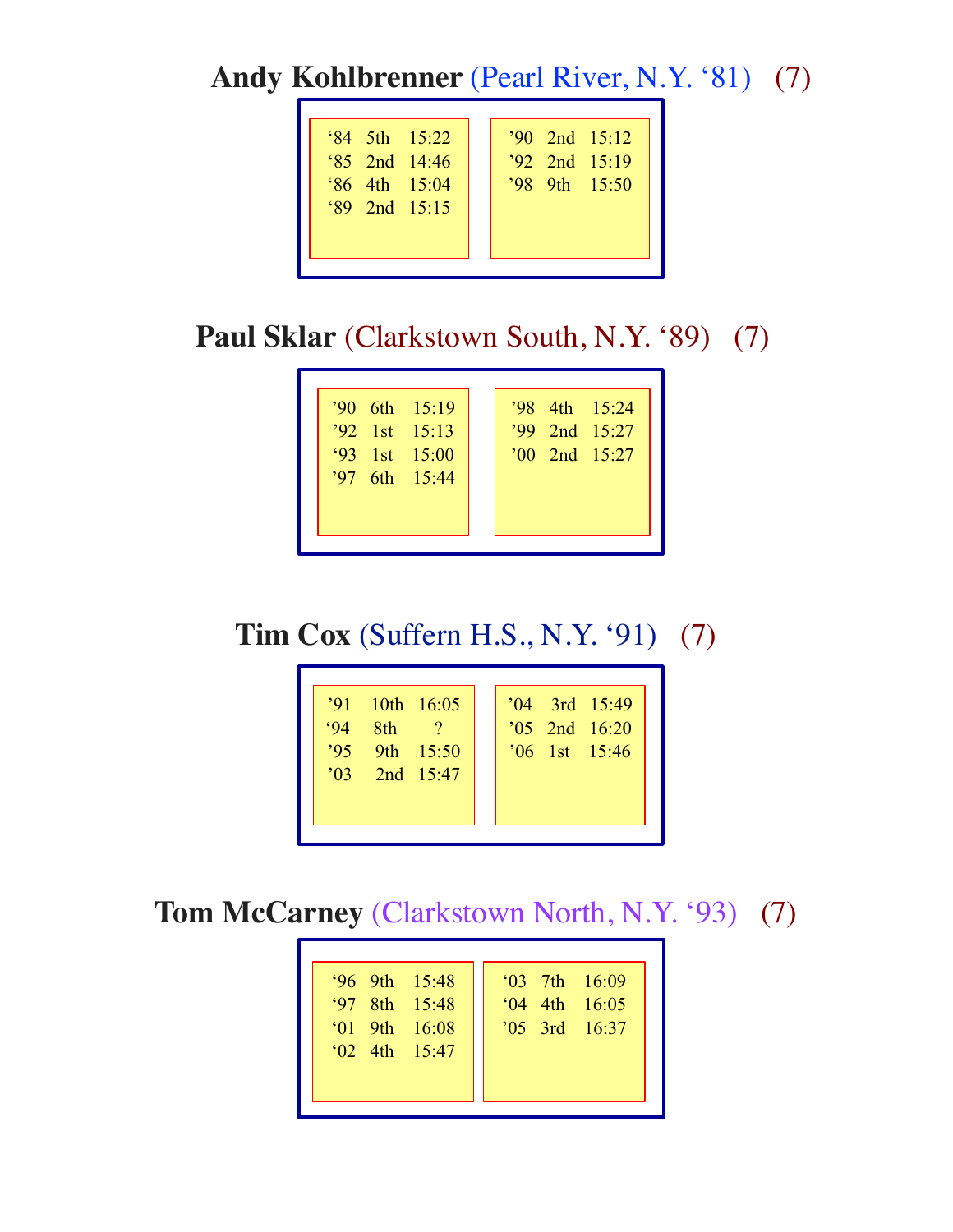**Mike Morris** (Clarkstown North, N.Y. '96) (7)

| '98 8th 15:45<br>$99$ 4th $15:41$<br>$'00$ 7th $15:44$<br>$^{\prime}$ 01 3rd 15:22 |
|------------------------------------------------------------------------------------|
|------------------------------------------------------------------------------------|

## **Kyle Collins (Suffern H.S., N.Y. '12) (7)**

| 12 <br>$\overline{14}$ | 6th 17:05<br>No Time<br>4th 16:34<br>16:34<br>16:37<br>17:59 |  |  |
|------------------------|--------------------------------------------------------------|--|--|
| $\cdot$ 13             |                                                              |  |  |
| $^{15}$                | 3rd 16:04                                                    |  |  |
|                        |                                                              |  |  |

**7. (TIE) Jim Truatmann** (Monroe Woodbury, N.Y. '03) (6)

| $392$ 7th $15:35$<br>7th<br>6th 15:37 |  |  |  | 3rd 15:20<br>2nd 15:09<br>9th 15:59 |
|---------------------------------------|--|--|--|-------------------------------------|
|---------------------------------------|--|--|--|-------------------------------------|

**Jason Friedman** (Clarkstown South, N.Y. '93) (6)

| 10th<br>16:19<br>$^{\circ}$ 04<br>4th<br>16:39<br>$^{\circ}$ 0.5<br>$12$ 10th<br>17:33<br>9th<br>17:17<br>.15 | $\vert$ '17 10th<br>10th<br>$^{\prime}18$ | $\frac{17:26}{18:34}$ |
|---------------------------------------------------------------------------------------------------------------|-------------------------------------------|-----------------------|
|---------------------------------------------------------------------------------------------------------------|-------------------------------------------|-----------------------|

**8. (TIE) Todd Sinclair** (North Rockland H.S., N.Y. '80) (5)

|  | $35 \text{ 4th} \quad 15:22$ |
|--|------------------------------|
|  | $^{\prime}86$ 1st 14:44      |
|  | '89 1st 14:54                |
|  | '99 8th 15:53                |
|  | $^{\circ}$ 01 10th 16:13     |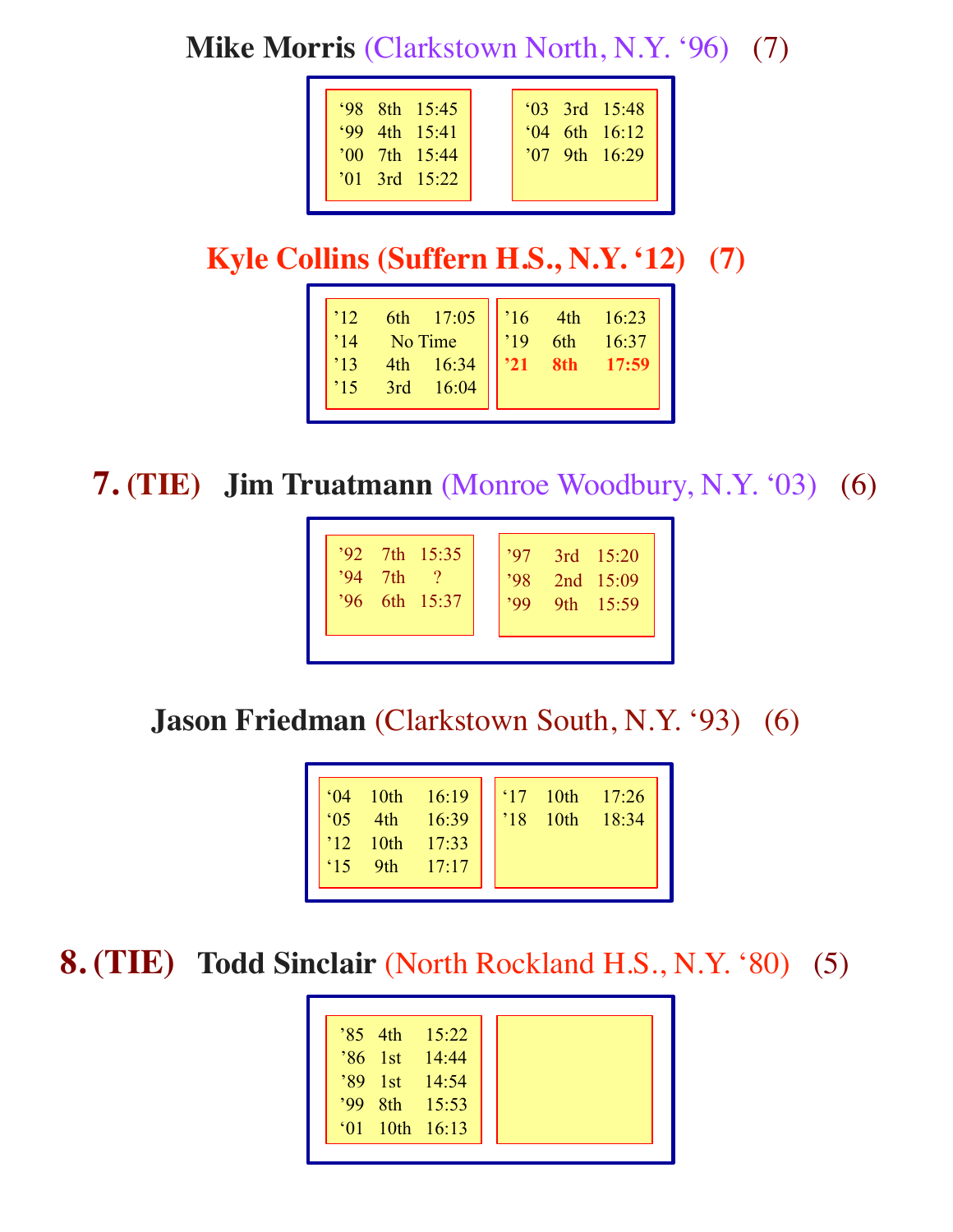**Joe Straub** (Warwick H.S., N.Y. '82) (5)

| $89$ 5th $15:59$<br>'90 10th 15:31<br><b>15:36</b><br>'99 3rd $15:28$ |
|-----------------------------------------------------------------------|
|-----------------------------------------------------------------------|

# **Evan Ward (Suffern H.S., N.Y. '12) (6)**

| $\begin{array}{ c c c c c }\n\hline\n5th & 16:47 & 19 & 3rd \\ 1st & 15:51 & 21 & 4th \\ \hline\n\end{array}$<br>15<br>$^{\prime}16$<br>$\frac{1}{17}$<br>6th 16:40<br>$\frac{1}{18}$<br>2nd 16:00 |  | $\frac{16:04}{17:05}$ |
|----------------------------------------------------------------------------------------------------------------------------------------------------------------------------------------------------|--|-----------------------|
|----------------------------------------------------------------------------------------------------------------------------------------------------------------------------------------------------|--|-----------------------|

**Corey Calajoe (Pearl River H.S., N.Y. '12) (5)**

| 7th 17:00<br>$^{\prime}16$<br>8th 17:09<br>4th 16:23<br>$^{\prime}18$<br>2nd 16:03 | $'21$ 1st 16:45 |
|------------------------------------------------------------------------------------|-----------------|
|------------------------------------------------------------------------------------|-----------------|

## **Most First Place Finishes**

Art Gunther (Tappan Zee H.S., N.Y. '89) **(7)** '91, '96, '97, '98, '01, '04, '07 **Most Second Place Finishes**

Andy Kohlbrenner (Pearl River H.S., N.Y. '81) **(4)** '85, '89, '90, '92

#### **Most Third Place Finishes**

Jamie Kempton (Albertus Magnus H.S., N.Y. '76) **(5)** '85, '88, '89, '90, '95 **Most Fourth Place Finishes**